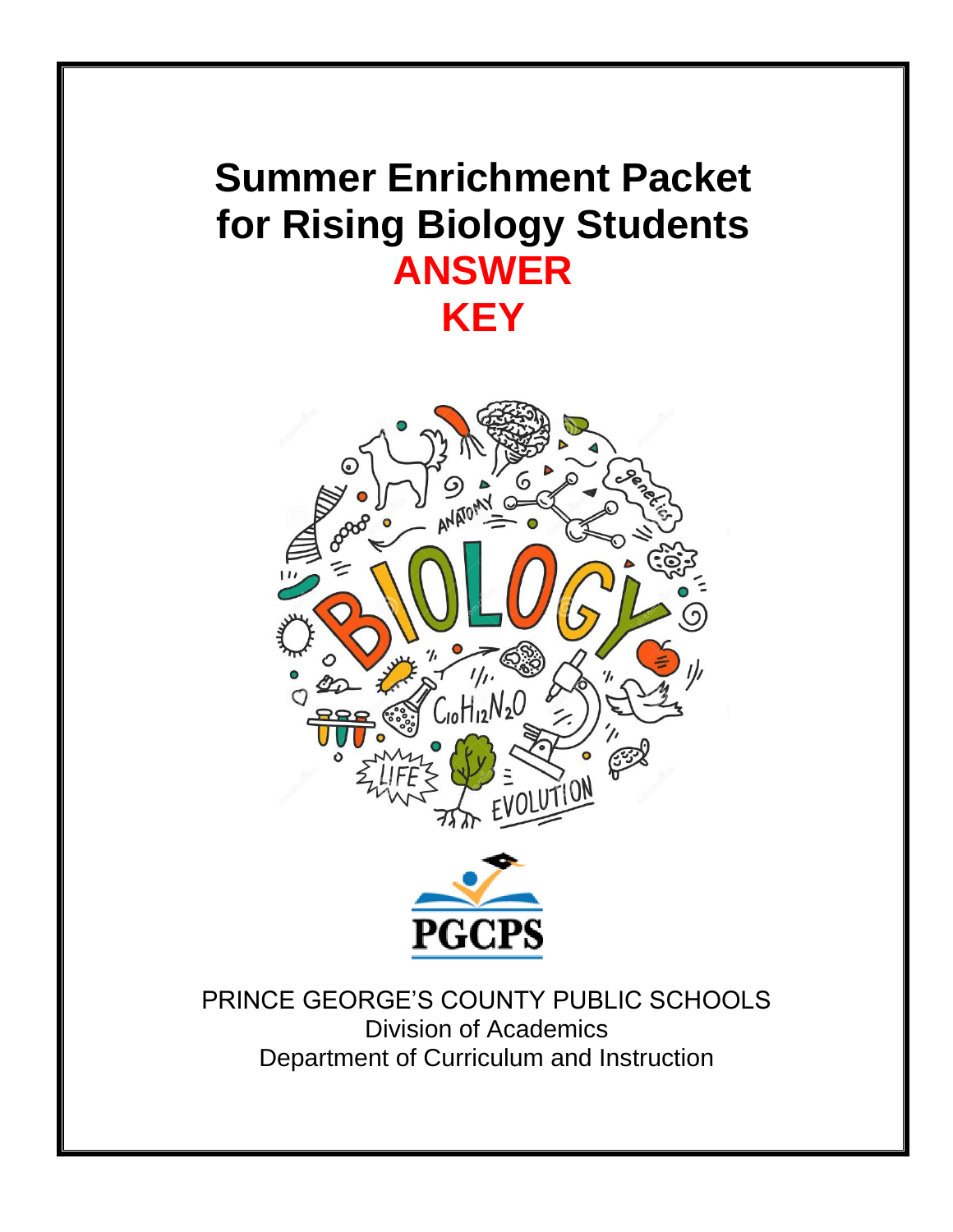## **Answer Key Summer Enrichment Packet for Rising Biology Students**

| <b>Week</b>                                         | <b>Answers</b>                                                                                                                                                                                                                                                                                                                                                                                                                                                                 |
|-----------------------------------------------------|--------------------------------------------------------------------------------------------------------------------------------------------------------------------------------------------------------------------------------------------------------------------------------------------------------------------------------------------------------------------------------------------------------------------------------------------------------------------------------|
| <b>Week One</b><br><b>Thinking Like A Scientist</b> | <b>Claim Evidence and Reasoning (C-E-R)</b><br>1. Claim-Mitosis requires less energy than sexual reproduction does.<br>Evidence- Mitosis can occur in seconds and does not require a mate to reproduce. Sexual<br>reproduction requires two compatible parents.<br>Reasoning- Energy is required to find a compatible mate, produce sex cells, and for<br>fertilization. Therefore Mitosis requires less energy than sexual reproduction does.                                 |
|                                                     | 2. Claim- Cold air weighs more than hot air.<br>Evidence- When I filled a 9-centimeter diameter balloon with cold air, it weighed 1 gram<br>and when I weighed the same size balloon with hot air, it weighed 0.5 grams.<br>Reasoning When molecules are cooled, they move closer together and when they are<br>heated up, they move farther apart. Because of this more molecules can fit into a balloon<br>when the air going in is cold than when the air going in is warm. |
|                                                     | 3 <sub>1</sub><br><b>Claim-</b> Solid A is denser than Solid B<br>Evidence- Solid A density is 2 grams/ 6 cm3 = 0.33 g/cm3 Solid B density is 0.5 grams/ 6<br>$cm3 = 0.08$ g/cm <sup>3</sup><br>Reasoning- We know that density = mass/volume. When calculating the difference in<br>density of Solid A to Solid B, we found that Solid A density = 0.33 g/cm <sup>3</sup> but Solid B density<br>is only 0.08 g/cm <sup>3</sup> so Solid A is more dense than Solid B.        |
|                                                     | 4. Claim-Plants grow better in sunlight.<br>Evidence- Between day 1 and 5, the plant that was placed closest to the sunlight grew 4<br>inches and the plant with the least amount of sunlight access only grew 1 inch.<br>Reasoning- The sun provides energy for plants. Energy is used to help a plant grow taller.<br>Since our evidence showed that the plant that was exposed to the most sunlight grew the<br>most then plants must grow better in sunlight.              |
|                                                     | <b>C-E-R: Identifying Liquids</b>                                                                                                                                                                                                                                                                                                                                                                                                                                              |
|                                                     | Answers will vary.<br><b>Controls and Variables</b>                                                                                                                                                                                                                                                                                                                                                                                                                            |
|                                                     | <b>Prince Burgers and Fries</b><br>1.<br>A. Group B<br>B. The type of sauce<br>C. Amount of gas experienced by the customers<br>D. The new sauce works.                                                                                                                                                                                                                                                                                                                        |
|                                                     | <b>Temperature vs. Light Intensity</b><br>2.<br>A. Temperature<br>B. Light Intensity                                                                                                                                                                                                                                                                                                                                                                                           |
|                                                     | <b>Food vs. Mass Gain</b><br>3.<br>A. Food<br><b>B.</b><br>Mass Gain                                                                                                                                                                                                                                                                                                                                                                                                           |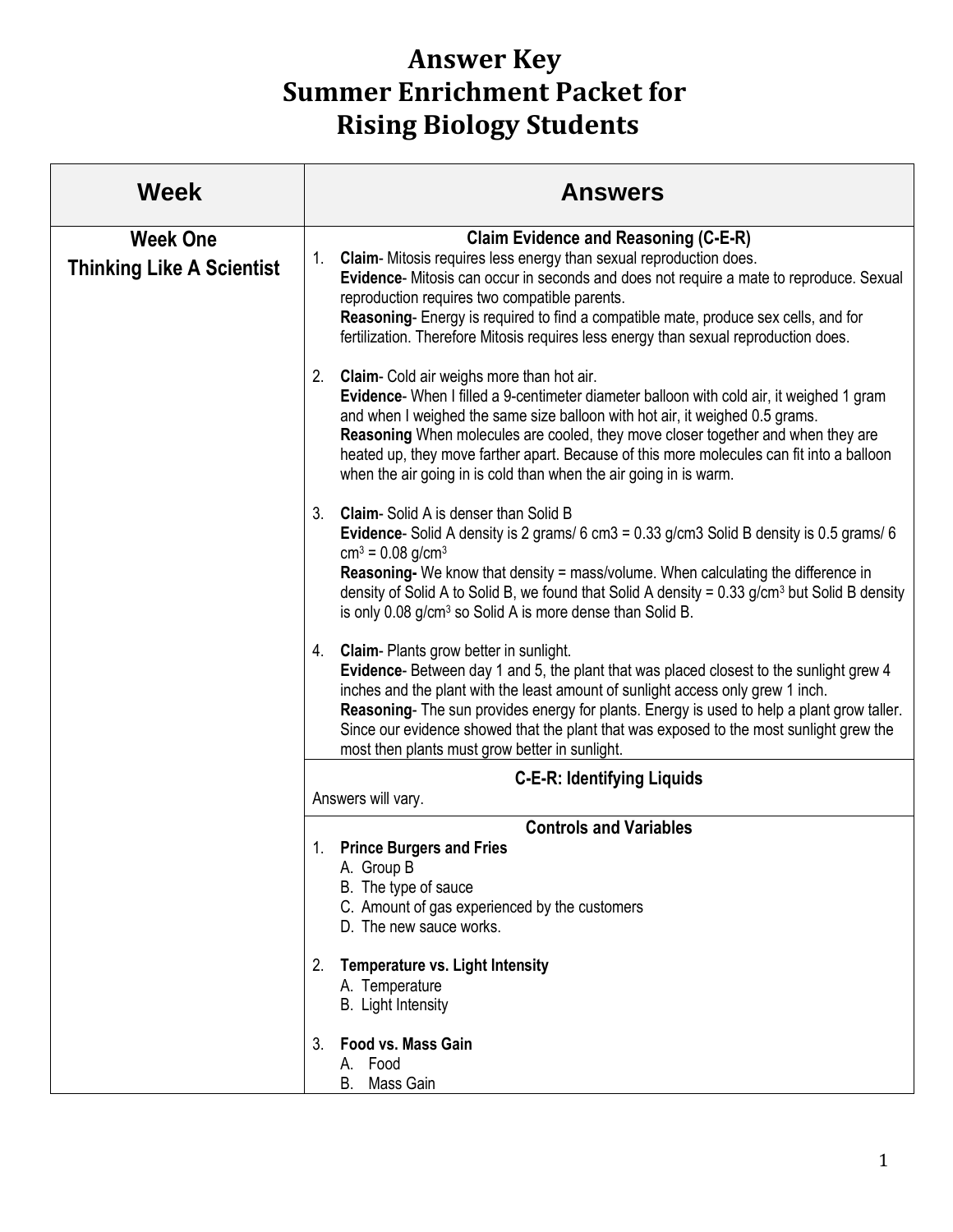|                                    | <b>Experimental Design</b>                                                                                                                                                                                                                                                                                                                                                                                                                                                                                                                                                            |
|------------------------------------|---------------------------------------------------------------------------------------------------------------------------------------------------------------------------------------------------------------------------------------------------------------------------------------------------------------------------------------------------------------------------------------------------------------------------------------------------------------------------------------------------------------------------------------------------------------------------------------|
|                                    | <b>Flower Power</b><br>1.<br>A. Mendel tested more than one independent variable: location of the plant, frequency of                                                                                                                                                                                                                                                                                                                                                                                                                                                                 |
|                                    | watering, and type of water.                                                                                                                                                                                                                                                                                                                                                                                                                                                                                                                                                          |
|                                    | B. He should keep everything the same in regard to the plants (number of plants, soil<br>type, location, and frequency of watering), and only test the type of water.                                                                                                                                                                                                                                                                                                                                                                                                                 |
|                                    | <b>Brainiacs</b><br>2.                                                                                                                                                                                                                                                                                                                                                                                                                                                                                                                                                                |
|                                    | While it seems Marie and Rachel made improvements, since there was no control group<br>and no specific details as to what Marie's test for them was, further testing would be<br>needed to determine the effectiveness of the snacks.                                                                                                                                                                                                                                                                                                                                                 |
|                                    | <b>Microwave Miracle</b><br>3.<br>A. Godfrey's hypothesis is that if he microwaves the fish food then the fish will be able to<br>swim through the maze faster because microwaves make you smarter.<br>B. The fish receiving the regular food are in the control group.<br>C. Independent Variable- The type of food (microwave food and regular food)<br>D. Dependent Variable- The time to complete the maze.<br>E. Godfrey's should conclude that microwaving food does not affect intelligence.<br>Evidence- When analyzing the average times for each group, the microwaved food |
|                                    | group decreased by 9.625 seconds while the control group only decreased by 6.625<br>seconds.                                                                                                                                                                                                                                                                                                                                                                                                                                                                                          |
|                                    |                                                                                                                                                                                                                                                                                                                                                                                                                                                                                                                                                                                       |
|                                    | <b>Bubble Time</b><br>4.<br>Answers will vary.                                                                                                                                                                                                                                                                                                                                                                                                                                                                                                                                        |
| <b>Week Two</b>                    | <b>Analyzing Data</b>                                                                                                                                                                                                                                                                                                                                                                                                                                                                                                                                                                 |
| <b>Science and Engineering</b>     | <b>Mouse Litters</b><br>1.<br>The drug did work since the average litter was 7, while the mice that did not take the drug                                                                                                                                                                                                                                                                                                                                                                                                                                                             |
| <b>Practices</b>                   | had an average litter of 5.                                                                                                                                                                                                                                                                                                                                                                                                                                                                                                                                                           |
|                                    | <b>Cow Growth Rates</b><br>2.<br>A. Graph- Graphs will vary.<br>The experimental feed actually slowed down Bessie's growth rate, with a giant boost<br>В.<br>towards the end. It's important that the experiment used twin cows because their DNA<br>is the same, resulting in more accurate results.                                                                                                                                                                                                                                                                                 |
|                                    | <b>Food Sales (Scatterplot)</b><br>3.                                                                                                                                                                                                                                                                                                                                                                                                                                                                                                                                                 |
|                                    | A. Ice cream shows a positive correlation; coffee shows no correlation<br>B. A park manager could use this information when ordering food for the park throughout<br>the year. For example, the park manager should make sure there is more ice cream<br>for sale in the summer, and more burgers for sale in the spring and fall. He/she should<br>always have coffee.                                                                                                                                                                                                               |
|                                    | Scientific Processes: How Can A Causal Question Be Answered?                                                                                                                                                                                                                                                                                                                                                                                                                                                                                                                          |
|                                    | Answers will vary.<br>Scientific Inquiry in Medicine (By Frank W. Jackson, MD)                                                                                                                                                                                                                                                                                                                                                                                                                                                                                                        |
|                                    | Answers will vary.                                                                                                                                                                                                                                                                                                                                                                                                                                                                                                                                                                    |
| <b>Week Three</b>                  | <b>Plant and Animal Cells</b>                                                                                                                                                                                                                                                                                                                                                                                                                                                                                                                                                         |
| <b>Cell Structure and Function</b> | Organelle and Functions are listed. The illustrations will vary.                                                                                                                                                                                                                                                                                                                                                                                                                                                                                                                      |
| (Part I)                           | Mitochondria- convert energy in food molecules to energy the cell can use to carry out its<br>$\bullet$<br>functions.                                                                                                                                                                                                                                                                                                                                                                                                                                                                 |
|                                    | Cell Nucleus- directs all of the cell's activities                                                                                                                                                                                                                                                                                                                                                                                                                                                                                                                                    |
|                                    | Endoplasmic Reticulum- carries proteins and other materials from one part of the cell to<br>$\bullet$                                                                                                                                                                                                                                                                                                                                                                                                                                                                                 |
|                                    | another.                                                                                                                                                                                                                                                                                                                                                                                                                                                                                                                                                                              |
|                                    | Golgi Apparatus- receives proteins and other newly formed materials from the endoplasmic                                                                                                                                                                                                                                                                                                                                                                                                                                                                                              |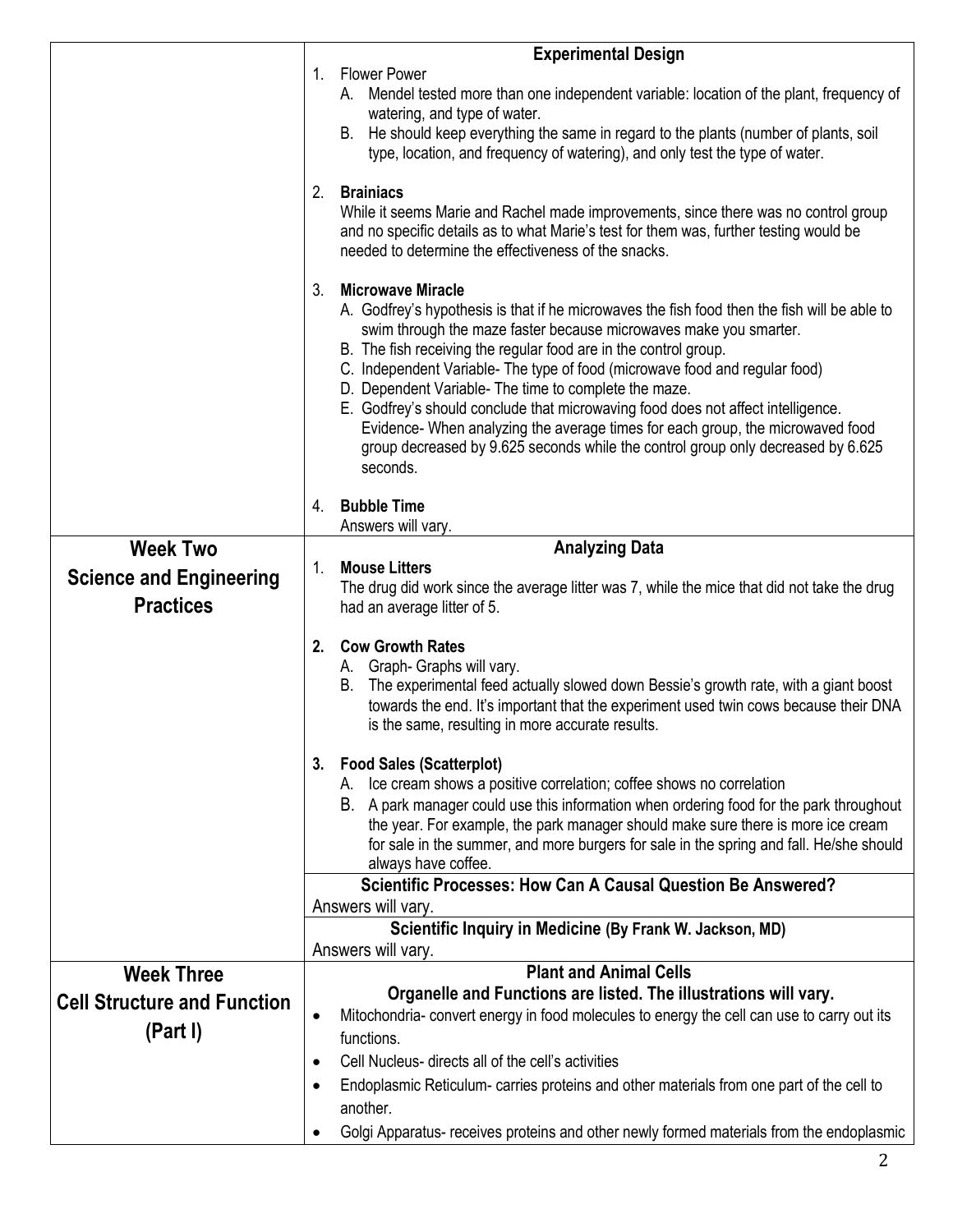|                                    | reticulum, packages them, and distributes them to other parts of the cell                                                                                                                    |
|------------------------------------|----------------------------------------------------------------------------------------------------------------------------------------------------------------------------------------------|
|                                    | Cell Membrane-controls what substances come into and out of a cell<br>$\bullet$                                                                                                              |
|                                    | Cytoplasm-region between the cell membrane and the nucleus.<br>٠                                                                                                                             |
|                                    | Vacuole-storage area of a cell<br>$\bullet$                                                                                                                                                  |
|                                    | Chloroplast- captures energy from sunlight and uses it to produce food for the cell<br>٠                                                                                                     |
|                                    | Cell Wall- helps to protect and support the plant cell<br>٠                                                                                                                                  |
|                                    | <b>Looking Inside Cells</b>                                                                                                                                                                  |
|                                    | Cytoplasm<br>1.                                                                                                                                                                              |
|                                    | 2.<br>Endoplasmic Reticulum                                                                                                                                                                  |
|                                    | 3.<br><b>Nucleus</b>                                                                                                                                                                         |
|                                    | Mitochondrion<br>4.                                                                                                                                                                          |
|                                    | 5.<br>Cell Membrane                                                                                                                                                                          |
|                                    | 6.<br>Organelles                                                                                                                                                                             |
|                                    | 7.<br>Cell Wall                                                                                                                                                                              |
|                                    | 8.<br>Cell Membrane<br>9.<br><b>Nucleus</b>                                                                                                                                                  |
|                                    | 10. Cytoplasm                                                                                                                                                                                |
|                                    | 11. Mitochondria                                                                                                                                                                             |
|                                    | 12. Endoplasmic Reticulum                                                                                                                                                                    |
| <b>Week Four</b>                   | <b>Modeling Cell Structures</b>                                                                                                                                                              |
| <b>Cell Structure and Function</b> | Answers will vary.                                                                                                                                                                           |
|                                    | <b>Organ and Tissue Transplants</b>                                                                                                                                                          |
| (Part II)                          | Autografts come from the patient's own body, so the patient's immune system does not<br>1.                                                                                                   |
|                                    | recognize them as foreign.                                                                                                                                                                   |
|                                    | If doctors use an autograft, tissue probably won't be rejected. A person's skin has a very<br>2.<br>large area, so doctors can move an unburned section from one part of the body to another |
|                                    | without endangering he patient.                                                                                                                                                              |
|                                    | Organs or tissues from a close relative are more likely to be similar to the patient's own<br>3.                                                                                             |
|                                    | organs and tissues and so they are less likely to be recognized as foreign by the patient's                                                                                                  |
|                                    | immune system.                                                                                                                                                                               |
|                                    | Answers will vary. Sample: It would be more difficult to transplant an organ system than an<br>4.                                                                                            |
|                                    | organ because an organ system is made of more than one organ. Transplanting a                                                                                                                |
|                                    | skeleton, for example, might be impossible there are over 200 bones in the human body.                                                                                                       |
|                                    | <b>Are They Plants or Animals?</b>                                                                                                                                                           |
|                                    | Annotations and Summaries will vary.                                                                                                                                                         |
| <b>Week Five</b>                   | <b>Photosynthesis</b>                                                                                                                                                                        |
| <b>Photosynthesis and</b>          | Part A                                                                                                                                                                                       |
| <b>Respiration</b>                 | As light intensity and carbon dioxide concentration increase, the rate of photosynthesis                                                                                                     |
|                                    | initially (increases). This is because light energy and (carbon dioxide) are inputs for the                                                                                                  |
|                                    | photosynthesis process. Eventually, increasing the light intensity or carbon dioxide<br>concentration (causes no further increase in the) rate of photosynthesis. This is because the        |
|                                    | processes involved in photosynthesis are working as efficiently as they can.                                                                                                                 |
|                                    |                                                                                                                                                                                              |
|                                    | As temperature increases, the rate of photosynthesis initially (increases). Eventually,                                                                                                      |
|                                    | photosynthesis reaches its maximum rate. The temperature increases and causes the rate of                                                                                                    |
|                                    | photosynthesis to (decrease). This is because the processes involved in photosynthesis work                                                                                                  |
|                                    | best at a particular temperature.                                                                                                                                                            |
|                                    | Part B                                                                                                                                                                                       |
|                                    | Answers will vary. Sample response: Photosynthesis helps support life on Earth because it                                                                                                    |
|                                    | gives living things the oxygen and energy that they need. Plants release oxygen as a byproduct                                                                                               |
|                                    | of photosynthesis, which animals require. Energy produced by plants moves through                                                                                                            |
|                                    | ecosystems.                                                                                                                                                                                  |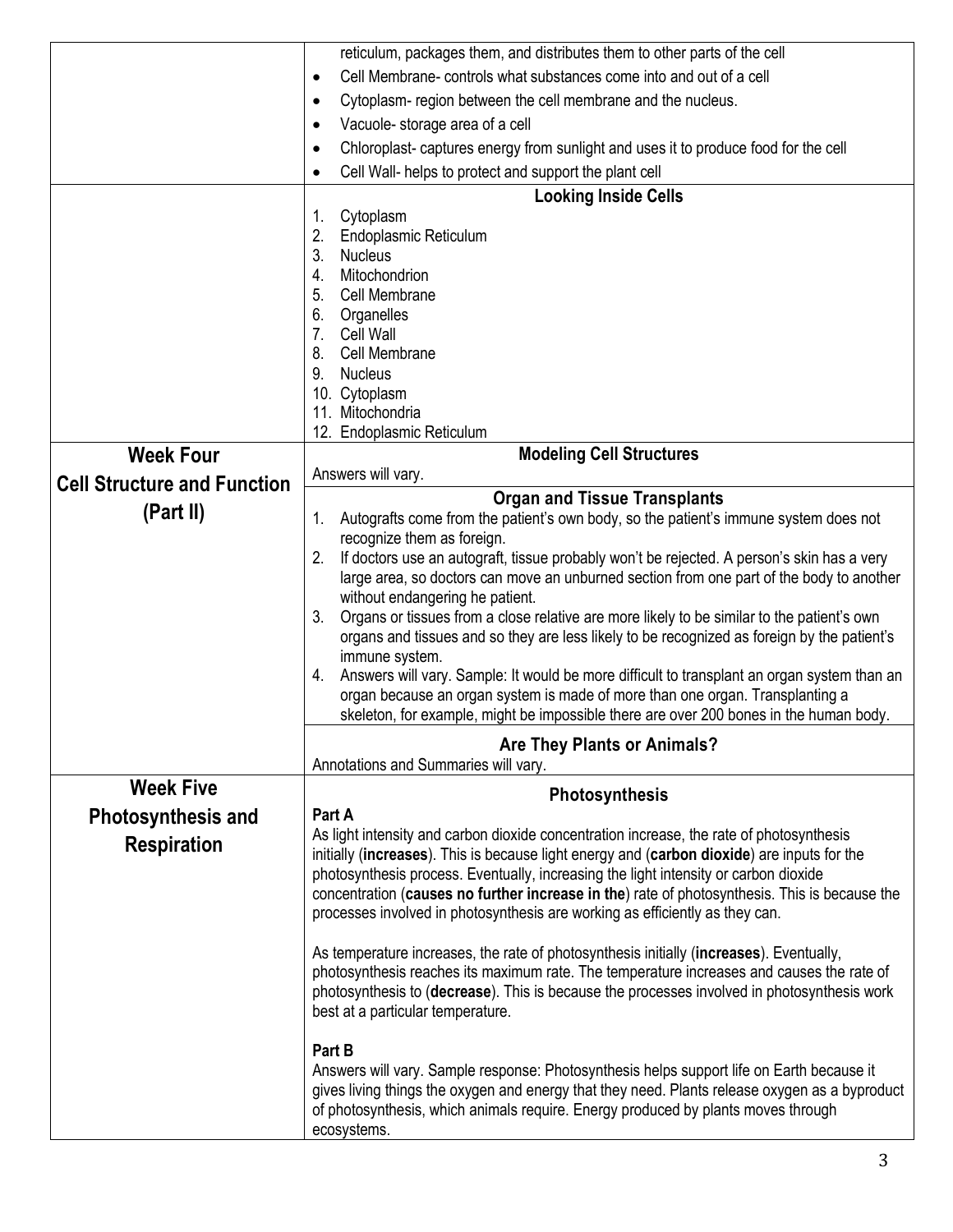|                                  | <b>Respiration</b>                                                                                                                                                                                                                                                                                                                                |
|----------------------------------|---------------------------------------------------------------------------------------------------------------------------------------------------------------------------------------------------------------------------------------------------------------------------------------------------------------------------------------------------|
|                                  | Glucose<br>1.<br>2.<br><b>Carbon Dioxide</b><br>3.<br>Oxygen<br>Water<br>4.<br>5.<br>Energy<br>In the cytoplasm<br>6.<br>In the mitochondria<br>7.<br>Fermentation does not require oxygen, while respiration does. It produces less energy<br>8.<br>than respiration.<br><b>Alcoholic Fermentation</b><br>9.<br>10. Lactic-acid Fermentation     |
|                                  | <b>History of Fermentation</b>                                                                                                                                                                                                                                                                                                                    |
|                                  | Timelines will vary.<br>1.<br>2.<br>Louis Pasteur determined that the process of fermentation is caused by yeast.<br>3.<br>Two of the oldest uses of fermentation are to make alcoholic beverages and to make<br>bread rise.<br>Fermentation is used in medicine today to produce antibiotics.<br>4.                                              |
| <b>Week Six</b>                  | <b>The Cell Cycle</b>                                                                                                                                                                                                                                                                                                                             |
| <b>Cell Processes and Energy</b> | Annotations will vary.                                                                                                                                                                                                                                                                                                                            |
| (Part I)                         | <b>Mitosis</b>                                                                                                                                                                                                                                                                                                                                    |
|                                  | <b>Stages of Mitosis</b><br>1.<br>A. Prophase<br>B. Metaphase<br>C. Prophase<br>D. Cytokinesis<br>E. Telophase<br>F. Anaphase<br>Onion Root Tip- Online Activity<br>2.<br>Interphase-20 cells, 55.56%<br>Prophase- 10 cells, 27.78%<br>Metaphase- 3 cells, 8.33%<br>Anaphase- 2 cells, 5.56%<br>Telophase- 1 cell, 2.78%<br>Total- 36 cells, 100% |
|                                  | <b>Getting to Know: Meiosis</b>                                                                                                                                                                                                                                                                                                                   |
| <b>Week Seven</b>                | Annotations and summaries will vary.                                                                                                                                                                                                                                                                                                              |
| <b>Cell Processes and Energy</b> | <b>The Process of Mejosis</b>                                                                                                                                                                                                                                                                                                                     |
| (Part II)                        | Answers will vary. Illustrations should include the entire process of Meiosis.                                                                                                                                                                                                                                                                    |
|                                  | <b>Meiosis Virtual Lab</b><br>Answers will vary.                                                                                                                                                                                                                                                                                                  |
|                                  | <b>Mitosis vs. Meiosis</b>                                                                                                                                                                                                                                                                                                                        |
|                                  | Answers will vary. Students should draw and use either a three-way Venn Diagram or a graphic<br>organizer of their choice to compare/contrast mitosis and meiosis.                                                                                                                                                                                |
| <b>Week Eight</b>                | <b>Food Chains and Food Webs</b>                                                                                                                                                                                                                                                                                                                  |
| <b>Energy in Ecosystems</b>      | Answers will vary. Students may select any four of the eight food chains.<br>1.<br>Leopard seal, killer whale, and Elephant seal<br>2.                                                                                                                                                                                                            |